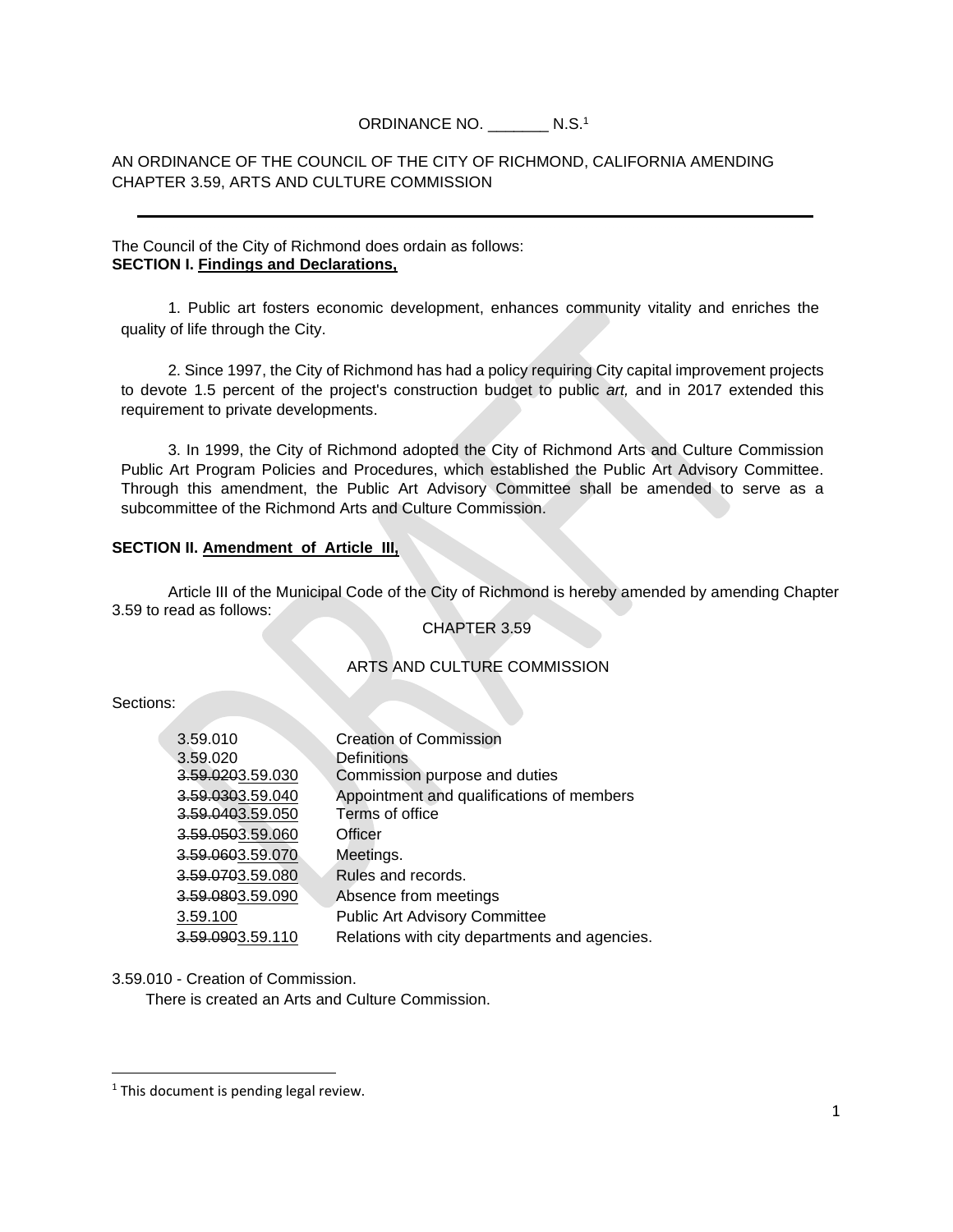# (Amended by Ordinance No. 43-90 N.S.)

## 3.59.020 - Definitions

- (a) "Artist" means an individual generally recognized by critics and peers as a professional practitioner of the visual, performing, or literary arts, as judged by the quality of that professional practitioner's body of work, educational background, experience, performances, commissions, exhibition record, publications, and production of Artwork.
- (b) "Art in public places" means any visual work of art displayed for two weeks or more in an open city-owned area, on the exterior of any city-owned facility, within any cityowned facility in areas designated as public area, lobbies, or public assembly areas, or on non-city property if the work of art is installed or financed, either wholly or in part, with city funds or grants procured by the city
- (c) "Artwork" that may be used to satisfy the requirements of this Chapter includes, but is not limited to, the following:
	- (1) Sculpture: Of any material or combination of materials; freestanding, wallsupported, suspended, mounted, installed, kinetic, electronic, or mechanical.
	- (2) Murals or paintings: Made of any material or variety of materials including traditional or non-traditional materials and means.
	- (3) Earthworks, neon, glass, organic materials (i.e., fiber, clay, wood, etc.), mosaics, photographs, prints, books, literary and performing arts, calligraphy, found objects, any combination of media, including audio, video, film, CD-ROM, DVD, holographic or computer-generated technologies, or other genres currently known or which may come to be known.
	- (4) Artwork may be permanent, temporary, fixed, or portable; may be an integral part of a building, facility, or structure; and may be integrated with the work of other design professionals.
	- (5) For the purposes of this policy, the following, unless specified or designed by an Artist, are not considered Artworks:
		- (i) Reproductions, by mechanical or other means, of original Artworks; however, limited editions controlled by the Artist, or original prints, cast sculpture, or photographs, may be included.
		- (ii) Decorative, ornamental, or functional elements that are not designed by an Artist.
		- (iii) Elements generally considered to be components of architecture or landscape design, such as vegetative materials, pools, paths, benches, receptacles, fixtures, planters, etc., which are not designed by an Artist.
		- (iv) Art objects that are mass-produced, ordered from a catalog, or of standard design (such as benches or fountains), directional items or other functional elements such as graphics, signage, or maps.

(v) Corporate logos.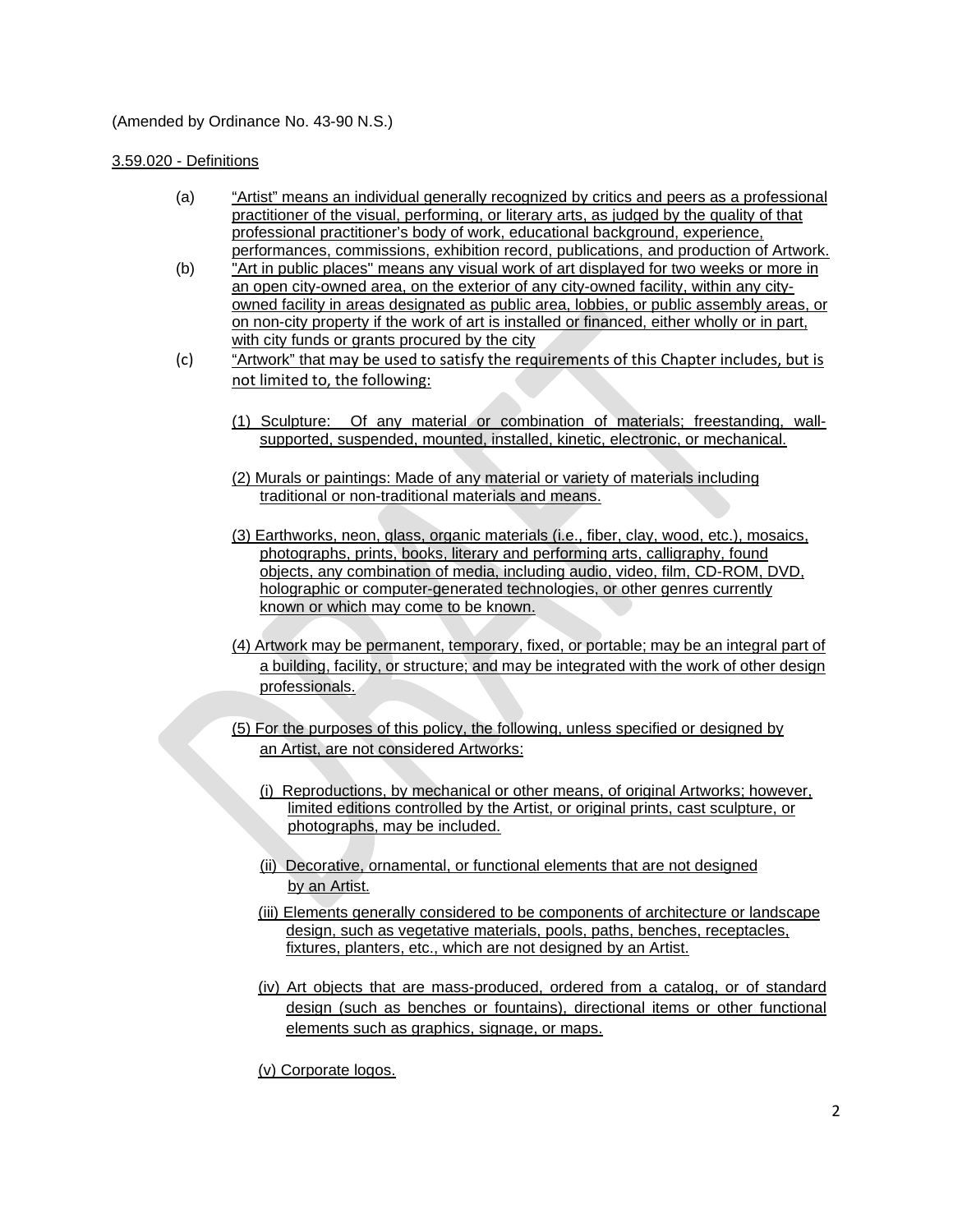- (d) "City Capital Improvement Projects" includes any capital improvement project with a budget or anticipated costs of \$300,000 or more, including any acquisition, leasing, rental, construction or remodeling of any building, structure, park, utility, street, sidewalk, or parking facility, or any other type of capital project or any portion thereof within the geographical limits of the city, paid for wholly or in part by the City of by any board , commission, agency or department the City (inducing without limitation the Richmond Redevelopment Agency, the Richmond Housing Authority, the Port of Richmond and the Richmond Surplus Property Authority)
- (e) "Private Development" means a building project that is funded by private funds, except where the Private Developer is in partnership with the City.
- (f) "Public Art" means any Work or Art integrated into the design of or places in, or about the site of a City Capital Improvement Project or Private Development in a place accessible to the general public for two weeks or more in an open city-owned area, on the exterior of any city-owned facility, within any city-owned facility in areas designated as public area, lobbies, or public assembly areas, or on non-city property if the work of art is installed or financed, either wholly or in part, with city funds or grants procured by the city

3.59.0203.59.030- Commission purpose and duties.

The purpose of the Commission is to promote and encourage the development of and interest in the fine and performing arts, and to act in an advisory capacity to the City concerning its artistic and cultural development and the preservation of Richmond's heritage. The duties of the Commission shall be as follows:

- (a) Advise the City Council on all art-related issues;
- (b) Evaluate the resources and needs of local arts organizations;
- (c) Facilitate communication and cooperation among art groups;
- (d) Pursue ways to increase funding and resources for the arts in the City of Richmond;

(e) Cooperate with existing public and private agencies to develop programs to further the development and public awareness of the fine and performing arts reflecting the cultural diversity and historical resources of the City of Richmond;

(f) Disseminate information concerning arts and cultural programs in the City of Richmond;

(g) Recommend policies and advise the City concerning the receipt or purchase of art work to be placed on municipal property;

(h) Recommend needed changes in laws, legislation, and policies needed to promote the aesthetic, cultural development and historical preservation of the City;

(i) Be available to city departments, when appropriate, to advise on arts, cultural and historical issues.

(j) Administer and coordinate the Neighborhood Public Art mini-grant program designated to stimulate arts and culture in the Richmond community, help emerging artists of all ages and ethnicities, and fund local visual, literary and performing arts projects.

(k) Administer and coordinate the appointment of a Richmond Poet Laureate who provides a focus for the appreciation and dissemination of poetry in Richmond, promotes the appreciation and knowledge of poetry among our youth, and acts as a spokesperson for the growing number of poets and writers in Richmond.

(l) To advise the city in matters pertaining to the quality, quantity, scope, and style of art in public places;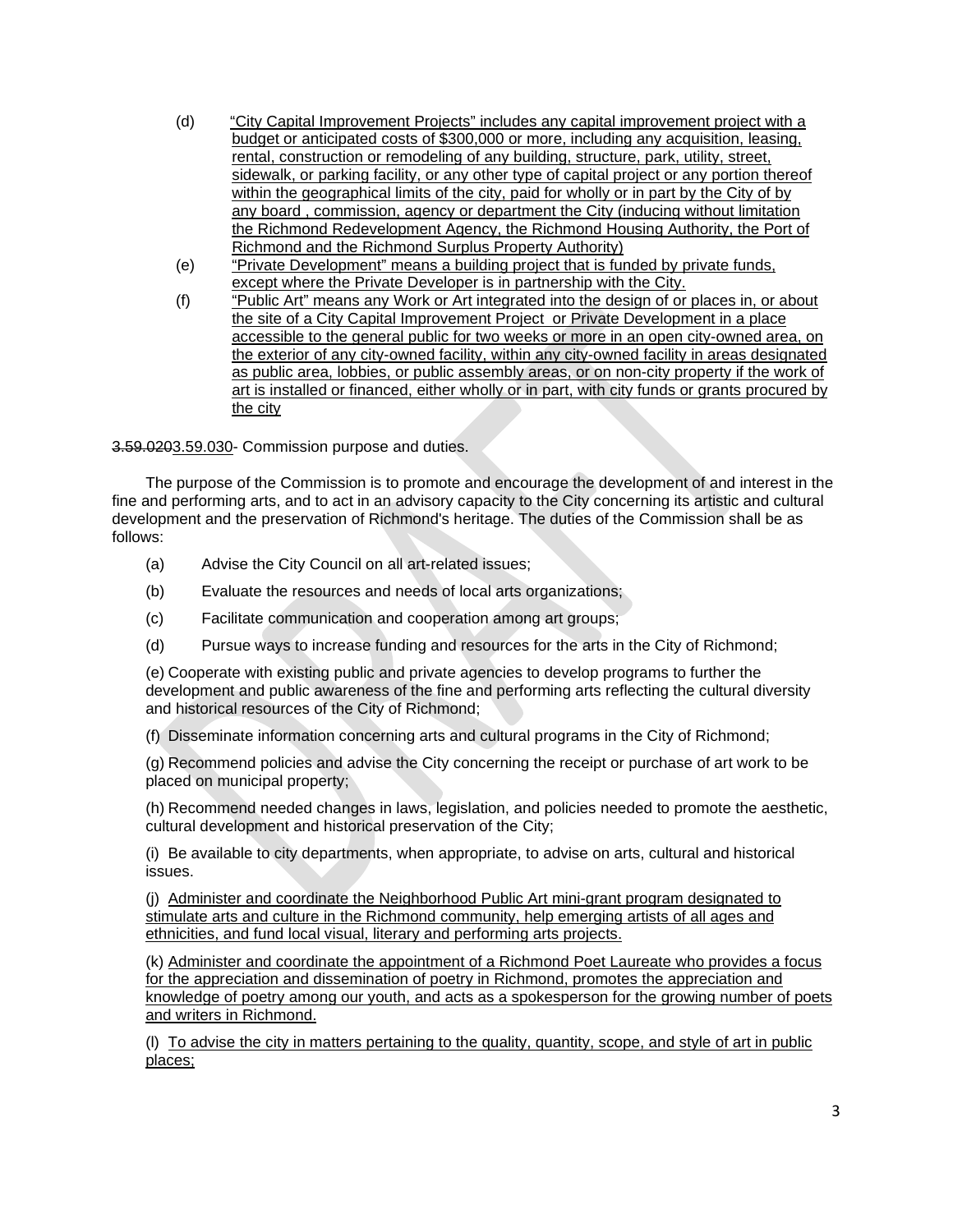(m) To periodically review the capital improvement program with the Arts and Culture Manager and such other members of the city staff as may be appropriate for inclusion of works of art in various projects;

(n) To devise methods of selecting and commissioning artists with respect to the design, execution, and placement of art in public places and, pursuant to such methods, to advise the Arts and Culture Manager on the selection and commissioning of artists for such purposes;

(o) To advise the city regarding the amounts to be expended on art in public places;

(p) To review and approve plans for the installation of art in public places, specifically for City Capital Improvements Projects (RMC X.XX) and private development projects (RMC 12.62);

(q) To review the inventory of art in public places and to advise the city in matters pertaining to the maintenance, placement, alteration, sale, transfer, ownership, and acceptance or refusal of donations of, and other mailers pertaining to art in public places;

(r) To advise and assist private property owners who desire such advice and assistance regarding the selection and installation of works of art to be located on their property in the public view;

(s) To act as a liaison between local artists and private property owners desiring to install works of art on their private property in public view; To give recognition to, and to maintain, an inventory of meritorious works of art in the public view;

(t) To endeavor to preserve works of art in the public view deemed to be meritorious by the Richmond Arts and Culture Commission through agreements with the property owner and/or the artist.

(u) Additional Duties. The Arts and Culture Commission shall perform such other duties and undertake such other responsibilities as the City Council may direct from time to time.

3.59.0303.59.040 - Appointment and qualifications of members.

The Commission shall consist of sixteen (16) eleven (11) members who shall reflect the demographic and cultural diversity of the City and who shall not be officers or employees of the City of Richmond and who shall be appointed by the Mayor with the concurrence of the City Council. Any vacancies on the Commission shall be filled by appointment by the Mayor with the concurrence of the City Council for the unexpired portion of the term of the appointee's predecessor. A majority of the appointees shall be residents of the City of Richmond, to maintain a balance of all the arts disciplines, and a majority of the members shall be professional artists, arts educators or arts administrators, and one local historian, with a commitment to public accessibility to the arts. There shall be at least a minimum of two years between serving on the RACC and compensation from the City for services.

(Amended by Ordinance Nos. 1-88 N.S. and 41-05 N.S.)

# 3.59.0403.59.050- Terms of office.

The term of each member of the Commission shall be for four years. Terms shall be staggered to ensure a degree of continuity.; provided, however, that of the members first appointed, four shall serve for a term of two years; four shall serve for a term of three years, and three shall serve for a term of four years. No member shall serve for more than two consecutive full terms. A term shall be defined as four full years from the appointment date by the Richmond City Council.

# 3.59.0503.59.060- Officers.

The Commission shall meet within thirty days after their appointment by the Mayor and the City Council and from their own number elect a chairperson and vice-chairperson. Said officers shall serve for a period of two full years from the appointment date one years with a maximum of two consecutive terms per office. In the case of a vacancy in the position of the chairperson or vice-chairperson, the Commission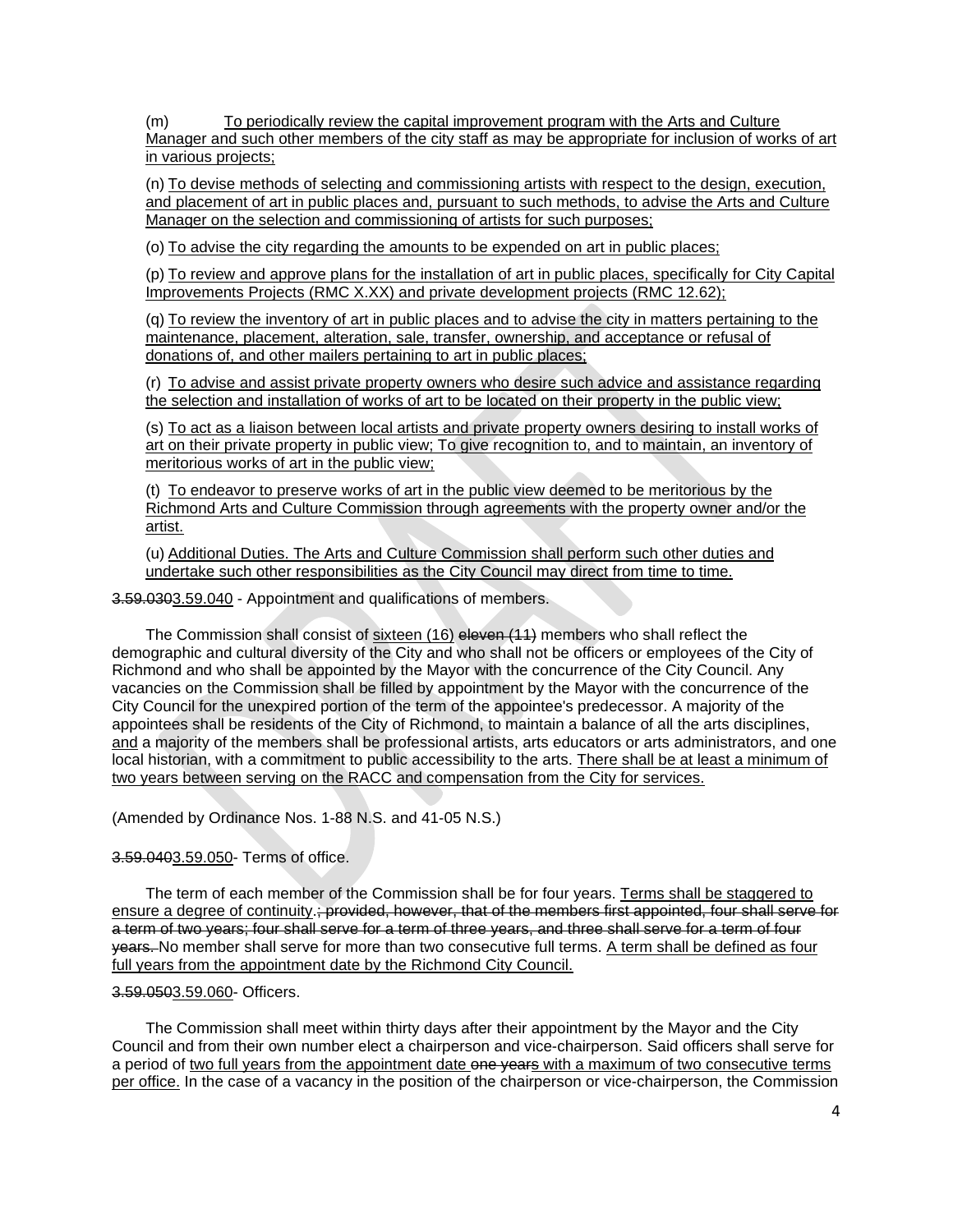shall elect a successor who shall serve for the balance of the predecessor's term. The Commission shall appoint a secretary who may be, but need not be, a member of the Commission.

#### 3.59.0603.59.070- Meetings.

The Commission shall fix the time and place of regular meetings of the Commission which shall be not less frequent than once each month. All meetings of the Commission shall be open to the public. A majority of the currently serving members of the Commission shall constitute a quorum for the conduct of business, provided however that a quorum shall never be fewer than three (3) members. If a quorum is present, a majority of the votes cast is sufficient for the adoption of any motion, provided however that no fewer than three (3) affirmative votes shall be required for the adoption of a motion.

#### 3.59.0703.59.080- Rules and records.

The Commission shall adopt rules for the transaction of the business of the Commission, which rules shall, among other things, include the term of the secretary of the commission, the manner of calling and giving notices of special meetings and hearings, and the appointment and powers of standing committees. The commission shall keep records which shall be open to the public of its resolutions, transactions, motions, orders, findings and determinations. There shall be 10 business days notice to the Arts and Culture Manager for placing an agenda item for a Richmond Arts and Culture Commission meeting.

#### 3.59.0803.59.090- Absence from meetings.

The absence of any member of the commission from more than three regularly scheduled meetings of the commission within any twelve-consecutive- month period shall constitute an automatic resignation from the commission. Such a resignation shall not, however, disqualify an individual from subsequently being appointed to the same or any other city commission or board. In the event of any such resignations, the vacancy shall be filled by appointment for the unexpired portion of the term of the appointee's predecessor in the manner prescribed in Section 3.59.030.

# 3.59.100 Public Art Advisory Committee

The Public Art Advisory Committee shall be established as a sub-committee of the Richmond Arts and Culture Commission.

The Public Art Advisory Committee (PAAC) shall be composed of a maximum of seven members. Volunteers may be added to assist as needed. Term lengths for this subcommittee shall be four years. Ethnic, social, and professional diversity shall be represented in the PAAC's membership.

### The Public Art Advisory Committee shall:

- a. Recommend program policies and procedures to the Arts and Culture Commission.
- b. Recommend public art projects and budgets, in the form of a Public Art Annual Plan, to the Arts and Culture Commission.
- f. Review for acceptance (or rejection) proposals for public art in private development, as recommended by selection panels, and forward a recommendation for acceptance or rejection to the Arts and Culture Commission.
- c. Review for acceptance (or rejection) proposals for public art acquisitions, as recommended by selection panels, and forward a recommendation for acceptance or rejection to the Arts and Culture Commission.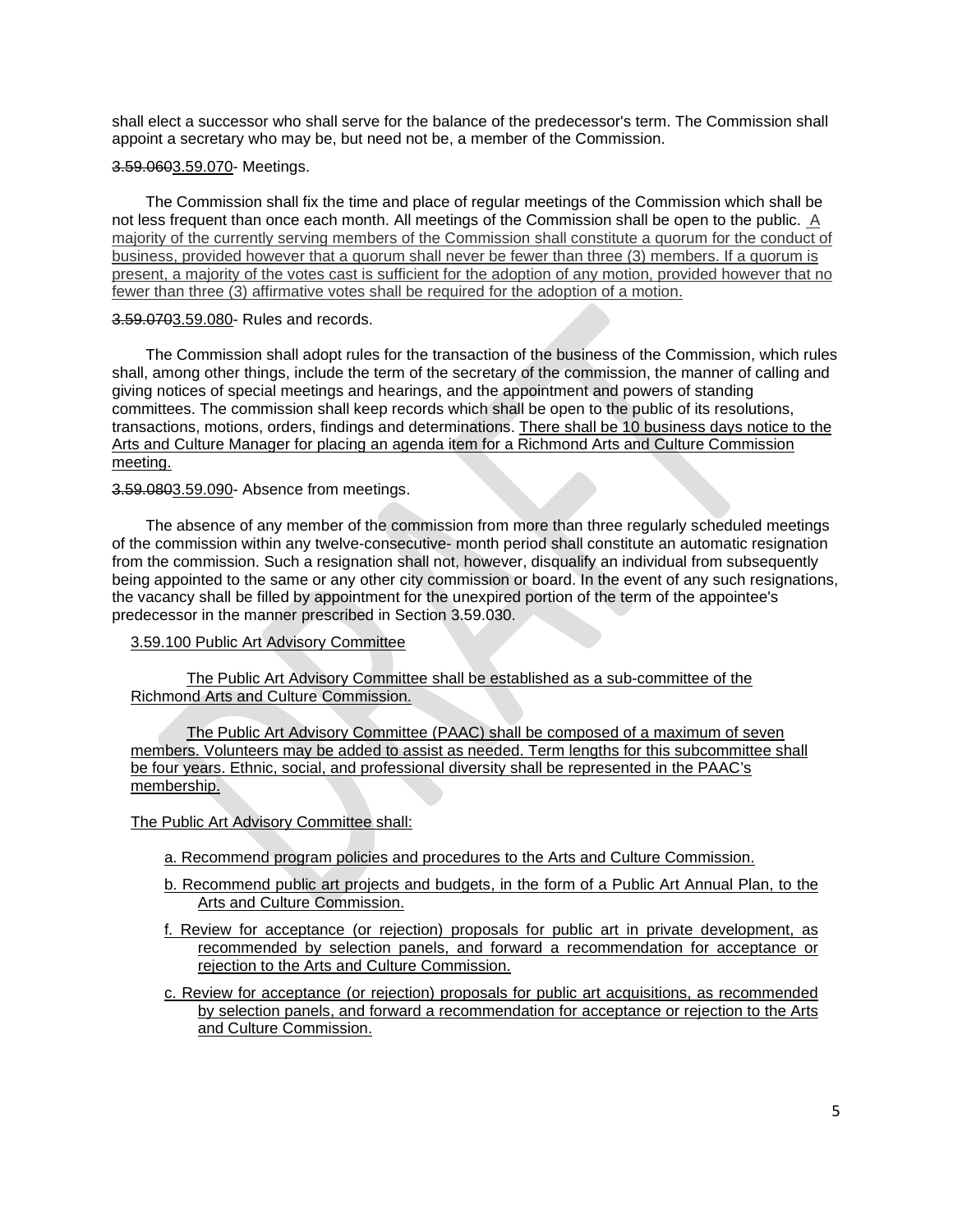d. Review and recommend to the Arts and Culture Commission the acceptance or rejection of all proposed gifts or loans of artwork to the City, and make recommendations for the lending of City-owned artwork to other organizations or institutions.

## e. Serve as community liaisons and provide advocacy for the Public Art Program and its activities in all of Richmond's neighborhoods

3.59.0903.59.120- Relations with city departments and agencies.

So far as practicable and subject to the approval of the city manager, the services of all other city departments and agencies shall be made available by their respective heads to the commission for the purpose of carrying out the responsibilities of said commission. The city attorney may assign legal counsel to assist the commission in the conduct of its business.

(Source: Ordinance No. 41-87 N.S.)

**SECTION III. Severability.** If any section, subsection, subdivision, paragraph, sentence, clause or phrase of this Ordinance is for any reason held to be unconstitutional or invalid, such a decision shall not affect the validity of the remaining portions of this Ordinance. The City Council hereby declares that it would have passed each section, subsection, subdivision, paragraph, sentence, clause or phrase of this ordinance irrespective of the unconstitutionality or invalidity of any section, subsection, subdivision, paragraph, sentence, clause or phrase.

**SECTION IV. CEQA.** This Ordinance is not a project under the requirements of the California Environmental Quality Act, together with related State CEQA Guidelines (collectively, "CEQA") because the adoption of this ordinance is not an activity that has the potential for a direct physical change or reasonably foreseeable indirect physical change in the environment; and a project does not include the creation of a government funding mechanism that does not involve any commitment to any specific project (CEQA Guidelines section 15378). In the event that this Ordinance is found to be a project under CEQA, it is subject to the CEQA exemption contained in CEQA Guidelines section 15061(b)(3) because it can be seen with certainty to have no possibility of a significant effect on the environment. CEQA applies only to projects which have the potential of causing a significant effect on the environment. Where it can be seen with certainty that there is no possibility that the activity in question may have a significant effect on the environment, the activity is not subject to CEQA. In this circumstance, the amendments to the Ordinance would have no or only a de minimis impact on the environment. The foregoing determination is made by the City Council in its independent judgment.

**SECTION V.** Effective Date. This ordinance becomes effective thirty (30) days after its final passage and adoption.

\*\*\*\*\*\*\*